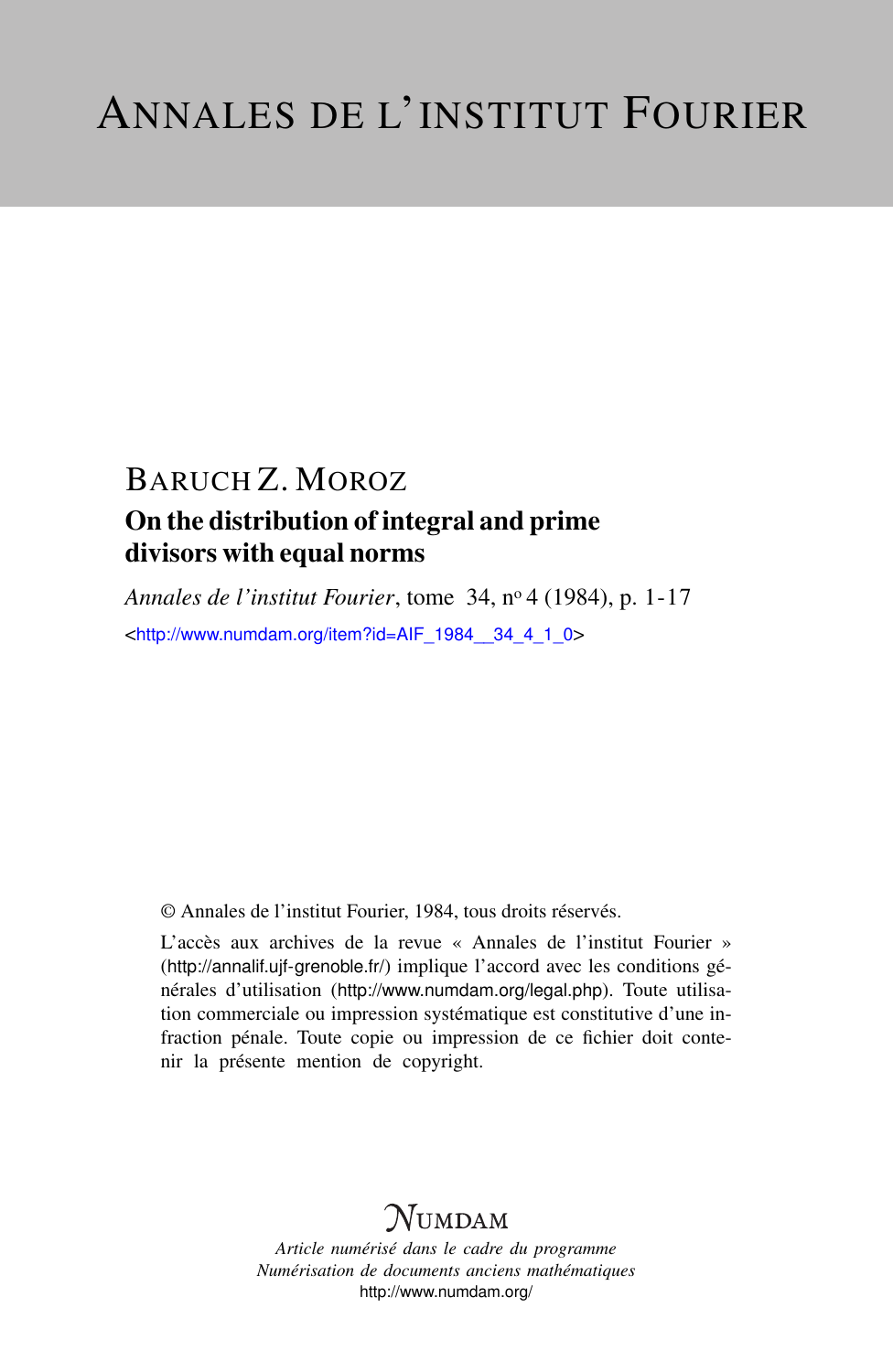Ann. Inst. Fourier, Grenoble **34,** 4 (1984), 1-17.

## **ON THE DISTRIBUTION OF INTEGRAL AND PRIME DIVISORS WITH EQUAL NORMS**

## **by B. Z. MOROZ** (\*)

This is an exposition of the material presented in my lectures given at Orsay in March 1983.

**1.**

Consider r finite extensions  $k_1, \ldots, k_r$  of an algebraic number field *k*, a finite extension of Q, and fix an ideal class  $A_j$  in  $k_j$ ,  $1 \le j \le r$ . Let

 $V(A) = \{ \mathfrak{a} \mid \mathfrak{a}_i \in A_i, N_{k_1/k} \mathfrak{a}_1 = \cdots = N_{k_k/k} \mathfrak{a}_r \}$ 

be the set of r-tuples of divisors having equal norms. Following E. Hecke, [I], one associates to a divisor of a number field a point in Minkowski space, the real vector space corresponding to this field; we study the distribution of integrall and prime divisors in  $V(A)$  regarded as points of a real manifold, in the spirit of [1]. For technical reasons we consider here only the case  $k = Q$  (compare [2] and the appendix to this paper).

We use the following notations: card S, or simply  $|S|$ , denotes the cardinality of a firfite set S. Let L be an algebraic number field of degree n over Q:

- p is the ring of integers of L,
- o\* is its group of units,
- I is the group of fractional divisors of L,

 $I_0$  is the monoid of integral divisors,

(\*) Supported in part by a French Government visiting grant.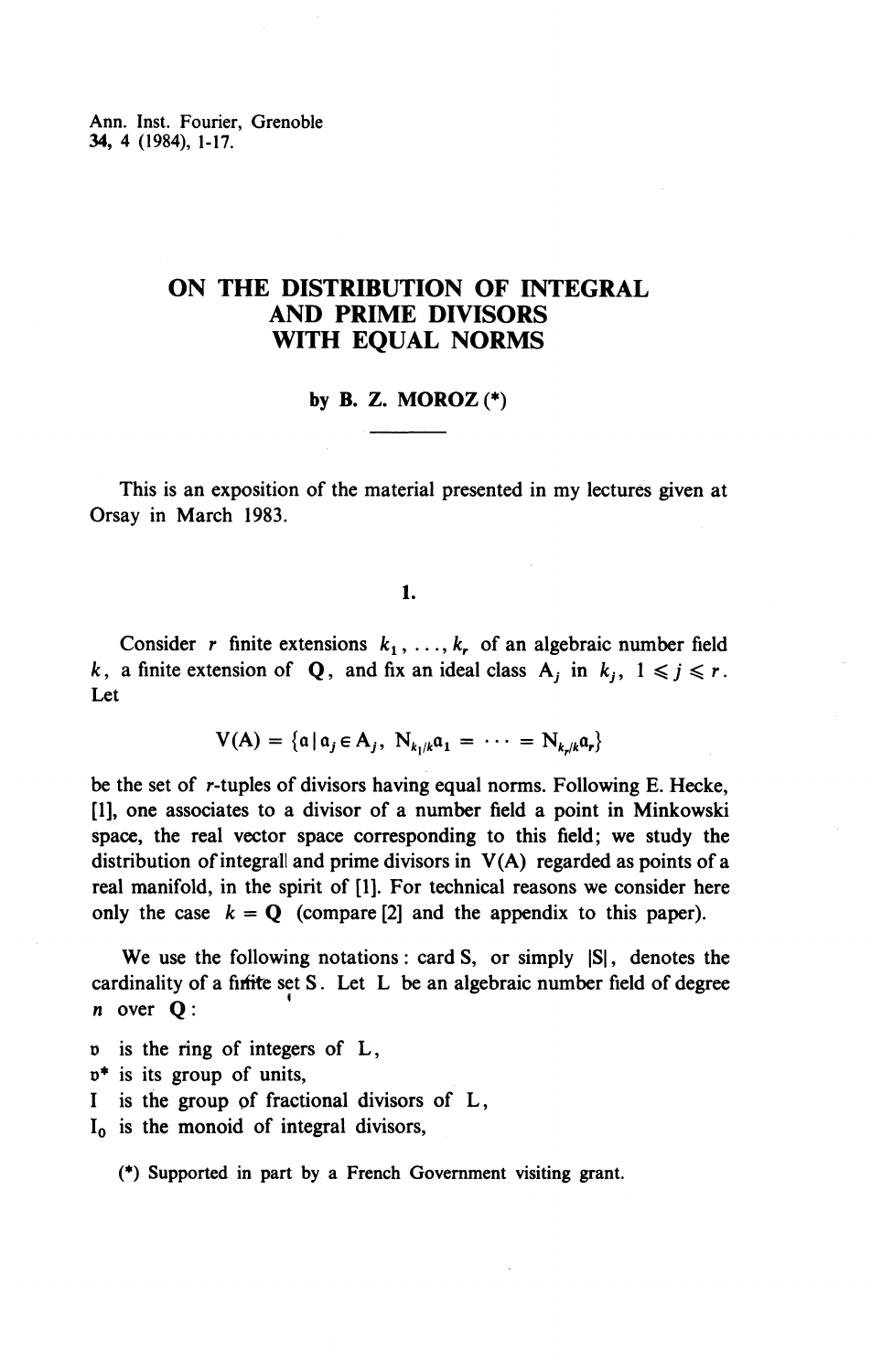**^ is the set of prime divisors,**

**83 and Si are the sets of complex and real places of L,**  $S=S_1\cup S_2$ ,  $|S_j| =: r_j (j=1,2)$ ,  $n=r_1+2r_2$ ,  $L_w = \begin{cases} R, & w \in S_1 \\ C, & w \in S_2 \end{cases}$  denotes the completion of L at  $w \in S$ ,  $||x|| = \begin{cases} |x|, & w \in S_1 \\ |x|^2, & w \in S, \end{cases}$  for  $x \in L_w$ .

Let us introduce the algebra  $X = \prod_{w \in S} L_w$  of dimension *n* over **R**, refered to as Minkowski space associated with L. Let  $\psi: L \rightarrow X$  be the componentwise embedding of L in X. The group  $v^*$  of units acts freely as a discrete group of transformations on the multiplicative group  $X^* = \prod L_w^*$  of non-zero elements of X; let  $Y = X^* / \psi(v^*)$  be the group *weS* of its orbits. E. Hecke, [l], introduces « ideal numbers » (compare also, [3]- [6]) and defines Größencharaktere to be able to study the distribution of integral and prime divisors among the areas of Y. We recall this construction, as well as the results of [3]-[5] to be generalized here. Let N :  $X \to \mathbf{R}_{+}$  and  $N^{-1}$ :  $\mathbf{R}_{+} \to X$  denote the norm map  $N: x \to \prod |x_{w}|$ and its right inverse  $N^{-1}: t \rightarrow (t^{1/n}, \ldots, t^{1/n})$ . Since N is trivial on  $\psi(\mathfrak{v}^*),$  one obtains  $Y = \mathbf{R}_+ \times Y_0$ , where

$$
Y_0
$$
: =  $X_0/\psi(\mathfrak{v}^*),$   $X_0$ : = { $x \mid x \in X, N(x) = 1$  }.

Let  $\hat{Y}_0$  be the group of characters of  $Y_0$  and  $\lambda \in \hat{Y}_0$ ; one can regard X. as a character of  $X^*$  trivial on  $\psi(v^*)$  and on  $N^{-1}\mathbb{R}_+$ . Thus

(1) 
$$
\lambda(x) = \prod_{w \in S} ||x_w||^{u_w} \left(\frac{x_w}{|x_w|}\right)^{a_w},
$$

where  $a_w \in \mathbb{Z}$ ,  $t_w \in \mathbb{R}$ ,  $x_w$  denotes the projection of x on L<sub>w</sub>, and, moreover,  $\lambda(\epsilon x) = \lambda(x)$  for  $\epsilon \in \psi(\mathfrak{v}^*),$ 

$$
\sum_{w \in S_1} t_w + 2 \sum_{w \in S_2} t_w = 0, \qquad a_w \in \{0,1\} \quad \text{for} \quad w \in S_1.
$$

It follows from the Dirichlet theorem on units (compare [l], [6]) that  $Y = \mathbf{R}_{+} \times \mathfrak{T}_{L} \times (Z/2Z)^{r_0}$ , where  $\mathfrak{T}_{L}$  is a torus of dimension  $n - 1$ , and  $r_0 \le r_1$ . Therefore,  $\hat{Y}_0 \cong Z^{n-1} \times (Z/2Z)^{r_0}$ , and there exist characters  $\lambda_1, \ldots, \lambda_{n-1}$  multiplicatively independent over Z and such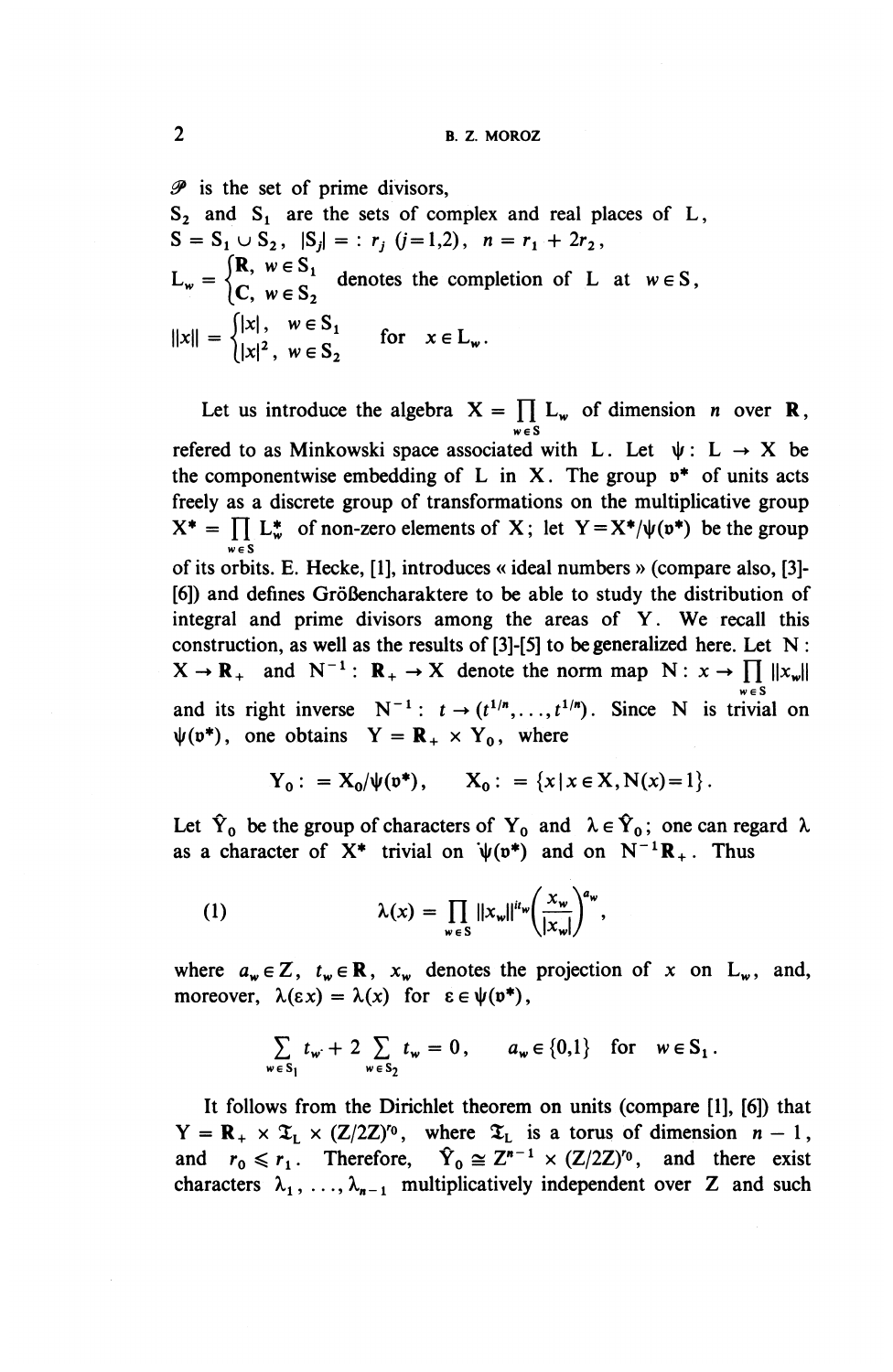that any  $\lambda \in \hat{Y}_0$  has the form

(2) 
$$
\lambda = \prod_{v=1}^{n-1} \lambda_v^{m_v} \lambda', \qquad m_v \in \mathbb{Z},
$$

where  $\lambda'(x) = \prod_{w \in S} \left( \frac{x_w}{|x_w|} \right)^{a_w}, \quad a_w \in \{0,1\}.$  The map  $\psi$  induces an  $\frac{1}{\sqrt{2}}$   $\frac{1}{\sqrt{2}}$ embedding

$$
\phi: L^*/\mathfrak{o}^* \to Y
$$

of the group of principal divisors  $L^*/p^*$  of L in Y. Composing  $\varphi$  with the projection of Y on  $\mathbb{R}_+ \times \mathfrak{T}_1$  one obtains an embedding

$$
\varphi_0: L^*/\mathfrak{0}^* \to \mathbb{R}_+ \times \mathfrak{T}_L.
$$

Since the group  $H: = I/L^*$  of ideal classes is finite, one can define an embedding

$$
(3) \t\t f: I \to \mathbf{R}_{+} \times \mathfrak{T}_{L}
$$

which coincides with  $\varphi_0$  on  $L^*/v^*$ . It follows from the work cited above (see, in particular, [1] and [3]-[5]) that both integral and prime divisors are asymptotically equidistributed when identified by means of (3) with points of the real manifold  $\mathbf{R}_{+} \times \mathfrak{T}_{L}$ . To be more precise, let us introduce a parametrisation of  $\mathfrak{T}_L$  induced by the basic characters  $\lambda_i(x) = \exp(2\pi i \varphi_i(x))$ ,  $1 \leq j \leq n-1$ ,  $0 \leq \varphi_i(x) < 1$ , and identify a point  $x \in \mathfrak{T}_L$  with its image  $(\lambda_1(x),...,\lambda_{n-1}(x)) \in T^{n-1}$ , where T denotes the unit circle in **C\*.** We call a subset

$$
\tau = \{x \mid \lambda_j \leq \varphi_j(x) < \lambda_j + \delta_j, \ 1 \leq j \leq n - 1\}
$$

of  $\mathfrak{T}_L$  elementary whenever  $0 \leq \lambda_j < \lambda_j + \delta_j \leq 1$ . A set  $\tau \subseteq \mathfrak{T}_L$  is called *smooth* if there exists a constant  $C(\tau) > 0$  such that for every  $\Delta > 0$  one can find a system  $t = \{\tau_v\}$  of elementary sets with the following properties: card  $(t) < \Delta^{-(n-1)}$ .

$$
\tau_v \cap \tau_v \,=\, \varnothing \quad \text{for} \quad v \,\neq\, v' \,, \quad \tau \,\subseteq\, \bigcup_{\tau_v \,\in\, t} \tau_v \,, \quad \text{mes} \left( \bigcup_{\tau_v \cap \partial \tau \,\neq\, \varnothing} \tau_v \right) \,<\, C(\tau)\Delta \,,
$$

where mes is the normalized Haar measure on  $\mathfrak{T}_L$  (so that mes  $(\mathfrak{T}_L)=1$ ) and  $\partial \tau$  denotes the boundary of  $\tau$ . The following theorem has been proved by J. P. Kubilius, [4], and, a few years later, by T. Mitsui, [5].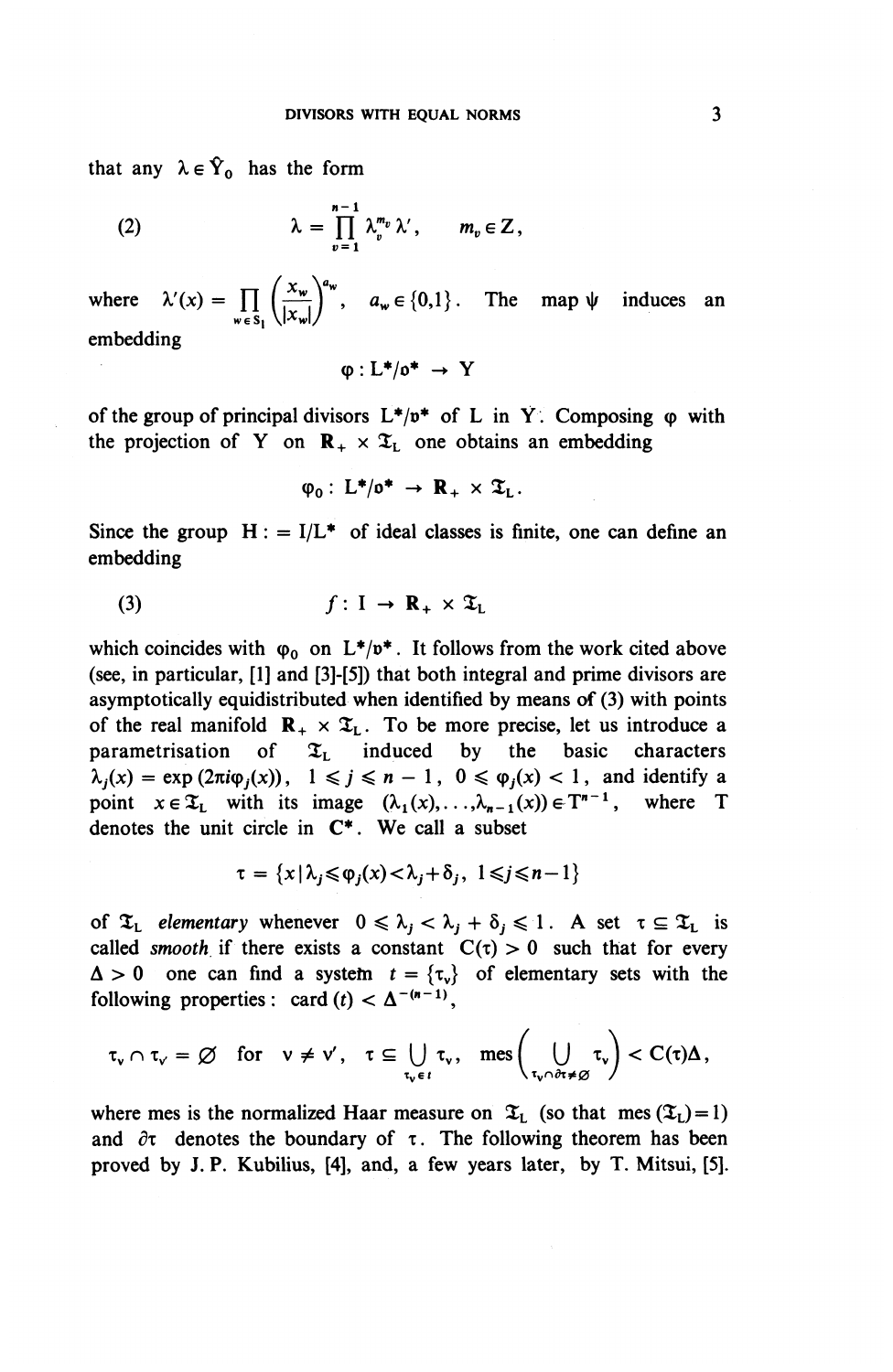THEOREM 1. – *For any smooth set*  $\tau \subseteq \mathfrak{T}_L$  *and any ideal class*  $A \in H$ 

$$
\begin{aligned}\n\text{card } \{ \mathfrak{a} \mid \mathfrak{a} \in I_0, \ f(\mathfrak{a}) \in (0, x) \times \tau, \ \mathfrak{a} \in A \} &= \frac{\omega_L \operatorname{mes} (\tau)}{h} x + \mathcal{O}(x^{1-c_1}) \\
\text{card } \{ \mathfrak{p} \mid \mathfrak{p} \in \mathscr{P}, \ f(\mathfrak{p}) \in (0, x) \times \tau, \ \mathfrak{p} \in A \} \\
&= \frac{\operatorname{mes} (\tau)}{h} \int_2^x \frac{dx}{\log x} + \mathcal{O}(\exp(-c_2 \sqrt{\log x}) x),\n\end{aligned}
$$

*where the constants*  $c_1$ ,  $c_2 > 0$  *depend on* L, *but not on*  $x \to \infty$ *, and*  $\omega_L$ *denotes the residue of the zeta-function of* L at  $s = 1$ ,  $h := |H|$  is the *class number of* L.

The characters  $\mu_i = \lambda_i \circ f$  are called basic Größencharaktere; the group

$$
\hat{I} = \left\{ \mu \, | \, \mu = \chi \prod_{j=1}^{n-1} \mu_j^{m_j}, \, m_j \in \mathbb{Z}, \, \chi \in \hat{H} \right\},
$$

where  $\hat{H}$  is the group of ideal class characters, can be identified (see, e.g., [6]) with the set of unramified idele-class characters trivial on  $\mathbf{R}_{+}$ . The map

$$
(3') \t\t\t g': I \to \mathbf{R}_{+} \times \mathbf{T}^{n-1}
$$

given by

$$
g': \mathfrak{a} \mapsto (N_{L/\mathbb{Q}}\mathfrak{a}, \mu_1(\mathfrak{a}), \ldots, \mu_{n-1}(\mathfrak{a}))
$$

is compatible with (3) under the above identification of  $\mathfrak{T}_L$  and  $T^{n-1}$ . Theorem 1 may be viewed as a multidimensional equidistribution principle, in the spirit of the classic memoir of Hecke's, [1]. We should like to refer to [8], [9], [10] for some applications of this principle. One can improve the error term in the second formula using the method of trigonometric sums (see, [3], chapter 2, and [7]). About thirty years ago Yu. V. Linnik suggested (and communicated to his colleagues and students, [11]) that one could generalize Theorem 1 to treat the integral and prime divisors in  $V(A)$ . As an example of this programme (compare [2] and references therein), we prove here the following result. Let  $I_0^i$ ,  $\mathcal{P}_i$ ,  $\mathfrak{T}_i$ and *hj* denote the monoid of integral divisors, the set of prime divisors, the torus  $\mathfrak{T}_{k_j}$  and the class number of  $k_j$  respectively; let  $h = \prod_{j=1}^r h_j$  and  $\mathfrak{T} = \mathfrak{T}_1 \times \cdots \times \mathfrak{T}_r$ , moreover, let  $\mathscr{P} = {\mathfrak{p} | \mathfrak{p}_j \in \mathscr{P}_j}$  and  $I_0 = \{a \mid a_j \in I_0^j\}$  be the sets of r-tuples of prime and integral divisors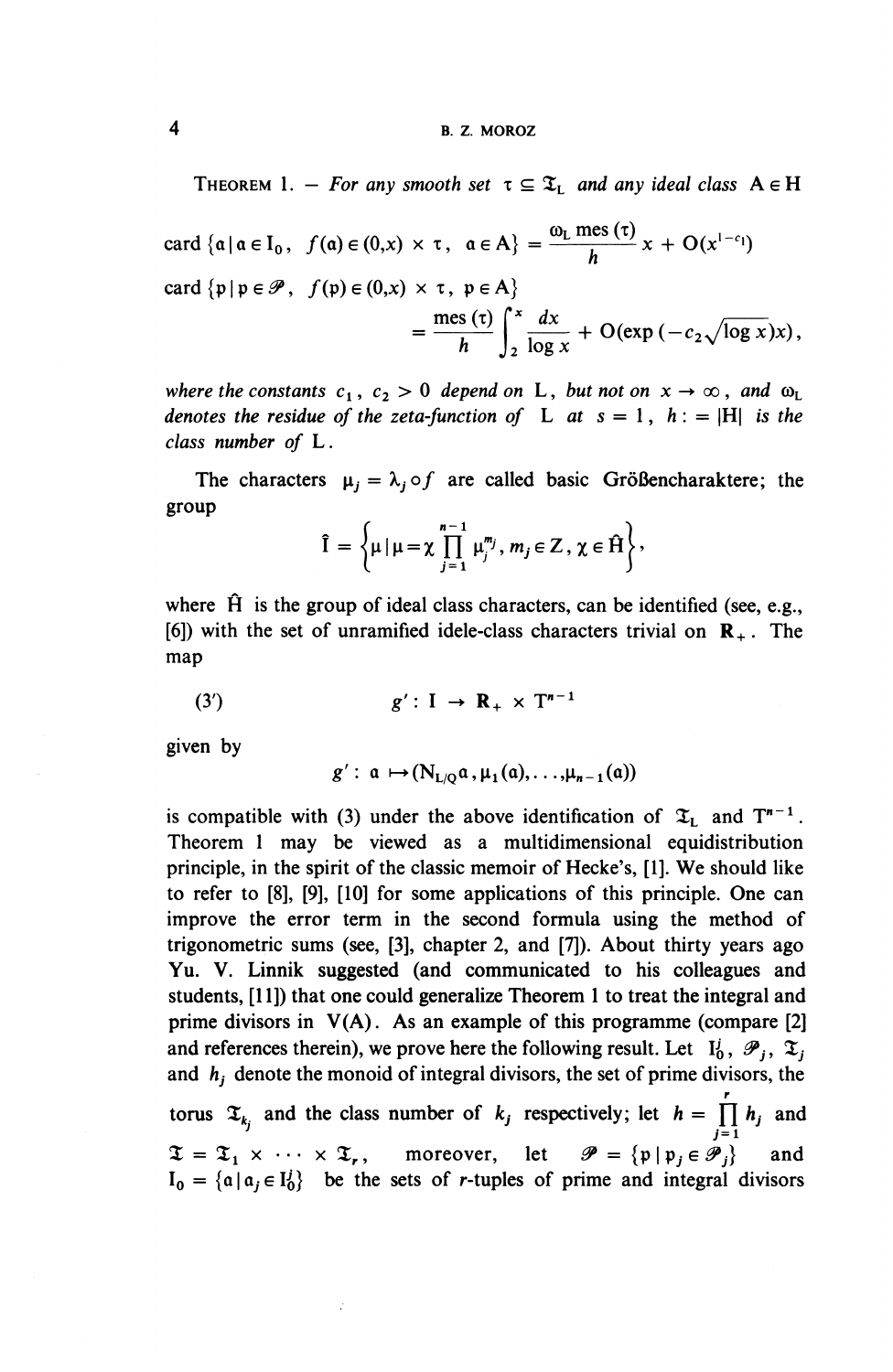respectively; let  $K = k_1 \ldots k_r$ , be the composite of the fields  $k_1, \ldots, k_r$ , let  $n_i$  and  $D_i$  be the degree  $[k_i : Q]$  and the discriminant of  $k_j$  and *n* be the degree  $[K: Q]$  of K. Consider the map

$$
g_j\colon\thinspace\mathrm{I}_0^j\,\to\,\mathfrak{T}_j
$$

induced by the embedding (3'), so that, when  $\mathfrak{T}_i$  is identified with  $T^{n_j-1}$ ,

$$
g_j: \mathfrak{a}_j \mapsto (\mu_{j1}(\mathfrak{a}_j), \ldots, \mu_{j\mathfrak{n}_j-1}(\mathfrak{a}_j)), \quad \mathfrak{a}_j \in I_0^j,
$$

where  $\{\mu_{i/} | 1 \leq \ell \leq n_j-1\}$  is the set of basic Größencharaktere of  $k_j$ ,  $j = 1, \ldots, r$ , and introduce a zeta-function

(4) 
$$
Z(k_1,\ldots,k_r;s)=\sum_{m=1}^{\infty} a_m^{(1)}\ldots a_m^{(r)}m^{-s},
$$

where  $a^{(j)}_m = \text{card} \{a_j | a_j \in I_0^{(j)}, N_{k/Q} a_j = m\}$  is the number of integral divisors of  $k_j$  whose norm is equal to  $m$ . One can show (see [12], [13]) that if  $n = \prod_{i=1}^{r} n_i$ , then  $j=1$ 

(5) 
$$
Z(k_1,\ldots,k_r;s)=\frac{Z_{\kappa}(s)}{L(s,\Phi)},
$$

where  $L(s, \Phi) = \prod_p \Phi^{(p)}(p^{-s})^{-1}$ ,  $\Phi^{(p)}(t)$  is a rational function of t, p<br>varies over rational primes, and, moreover,  $\Phi^{(p)}(p^{-s}) \neq 0$ ,  $\infty$  for Re  $s > \frac{1}{2}$ ; for almost all p the function  $\Phi^{(p)}(t)$  is a polynomial of degree not larger than  $n - 1$  and such that  $\Phi^{(p)}(0) = 1$ ,  $\frac{d}{dt} \Phi^{(p)}|_{t=0} = 0$ . In particular, the Euler product

$$
L(s,\Phi) = \prod_p \Phi^{(p)}(p^{-s})^{-1}
$$

converges absolutely for  $\text{Re } s > \frac{1}{2}$ .

**THEOREM** 2. – If  $k_i$  is Galois over **Q** for every j,  $n = \prod_{i=1}^{r} n_i$  and  $j=1$  $(D_i, D_i) = 1$  for  $j \neq \ell$  (the discriminants are pairwise coprime), then for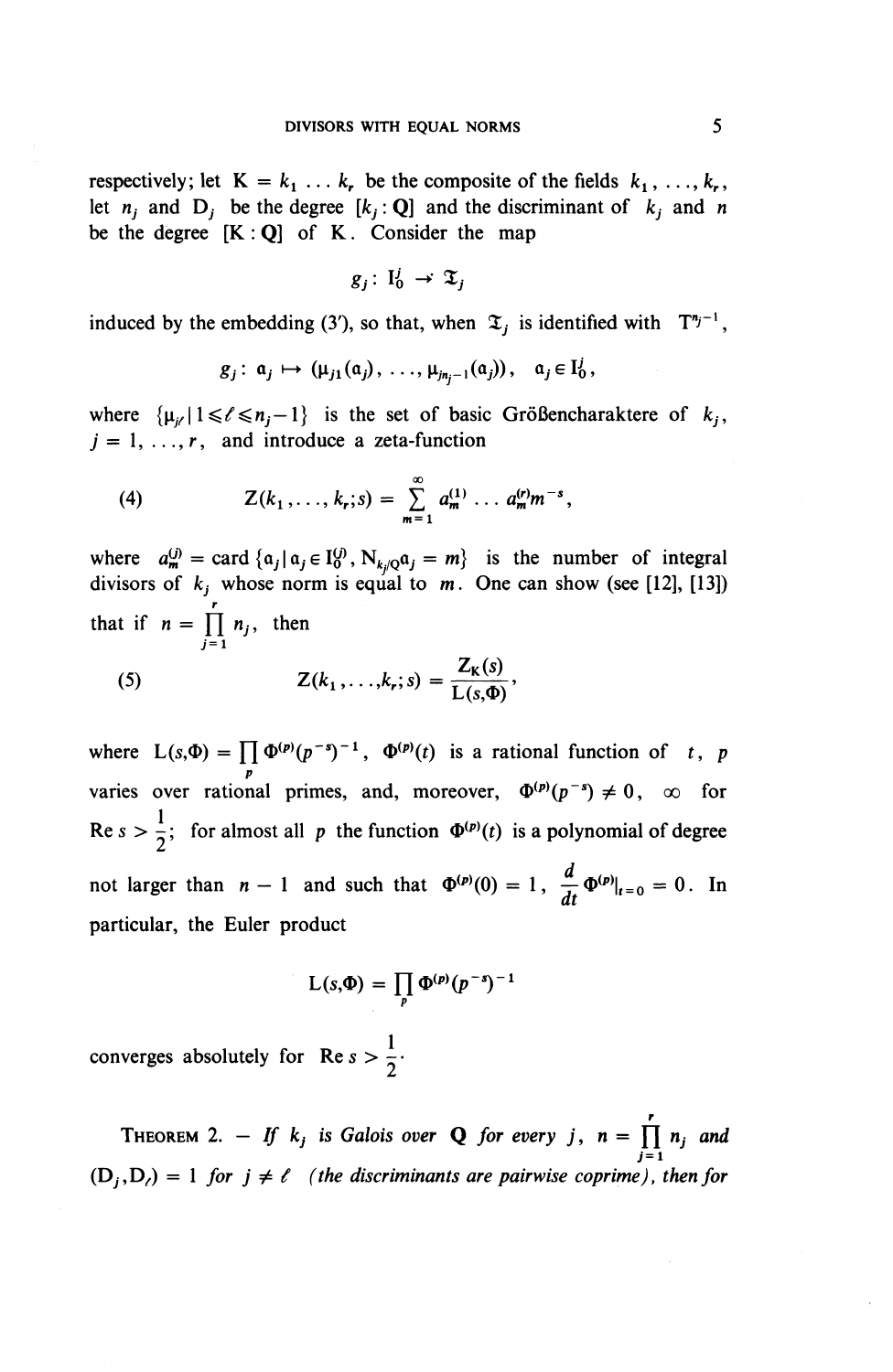any smooth set  $\tau \subseteq \mathfrak{T}$  one has

card  $\{a \mid a \in V(A) \cap I_0, |a| < x, g(a) \in \tau\} = \frac{\omega_K \operatorname{mes}(\tau)}{hL(1,\Phi)} x + O(x^{1-c_1}),$ card  $\{p | p \in V(A) \cap \mathscr{P}, |p| = x, g(p) \in \tau\}$  $=\frac{\text{mes}(\tau)}{h}$   $li(x) + O(x \exp(-c_2\sqrt{\log x}))$ 

*for some*  $c_1$ ,  $c_2 > 0$  depending on  $k_1$ , ...,  $k_r$ , but not on  $x \to \infty$ , where

$$
|\mathfrak{a}|: = \left(\sum_{j=1}^r N_{k_j/\mathbb{Q}}\mathfrak{a}_j\right)_r^1 \text{ for } \mathfrak{a} = \{\mathfrak{a}_1,\ldots,\mathfrak{a}_r \,|\, \mathfrak{a}_j \in I_0^1\},
$$

**and**

$$
li(x):=\int_2^x\frac{du}{\log u};\ \ g=(g_1,\ldots,g_r).
$$

**One** can view Theorem 2 as a statement about statistical independence of the fields  $k_1, \ldots, k_r$ . To be more precise, let

$$
\tau = \tau_1 \times \cdots \times \tau_r, \quad \tau_j \subseteq \mathfrak{T}_j,
$$

then (under the above assumptions) the probability to find  $\alpha \in V(A)$  with  $g(a) \in \tau$  is equal to the product of the probabilities that  $a_i \in A_i$  and  $g_i(a_i) \in \tau_i$ ,  $j = 1, ..., r$ . Thus the condition

(6) 
$$
N_{k_1/2}a_1 = \cdots = N_{k_r/2}a_r
$$

affects the probability of the event:

$$
\langle \alpha_1 \in A_1, \ldots, \alpha_r \in A_r, g_1(\alpha_1) \in \tau_1, \ldots, g_r(\alpha_r) \in \tau_r \rangle
$$

*neither* for r-tuples of integral, *nor* of prime divisors. On the other hand, Theorem 2 may be regarded as an assertion on representation of integers by decomposable forms. As a special case of this theorem  $(n_1 = \cdots = n_r = 2)$ , one obtains the following result.

PROPOSITION 3.  $-$  Let  $f_1, \ldots, f_r$  be binary positive definite primitive *quadratic/arms mth pairwise co-prime fundamental discriminants. Then the number of integral solutions*

$$
(x_1, x_2, \ldots, x_{2r-1}, x_{2r})
$$

N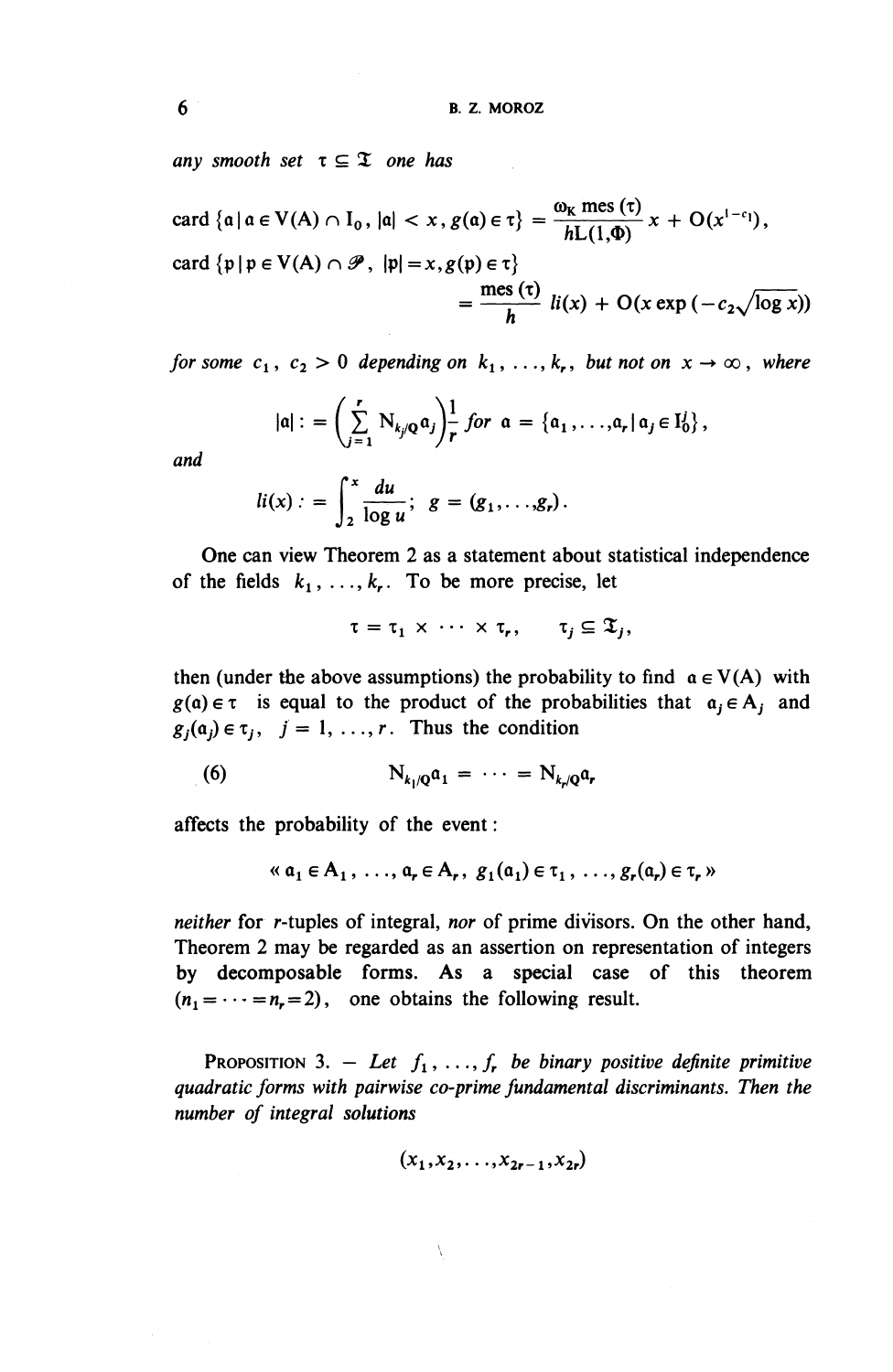*of the system of equations*

$$
f_1(x_1,x_2) = \cdots = f_r(x_{2r-1},x_{2r})
$$

*subject to the condition*  $f_1(x_1,x_2) \le N$  *is equal to* 

 $AN + O(N^{1-c})$ 

*for some*  $A > 0$ ,  $c > 0$  *independent on* N.

It turns out that for two quadratic fields  $(n_1=n_2=r=2)$ 

$$
L(s,\Phi) = L(2s,\chi_0),
$$

where  $\chi_0(n) = \left( \frac{D_1 D_2}{n} \right)$  (see, e.g., [13], §5). Therefore we obtain the  $\left(\frac{n}{\sqrt{n}}\right)$ following result.

PROPOSITION 4. -*Let*  $k_j = \mathbf{Q}(\sqrt{D_j})$ ,  $j = 1, 2$ ,  $(D_1, D_2) = 1$ . Then

card  $\{a \mid a \in V(A) \cap I_0, \ |a| < x, g(a) \in \tau\} = \frac{\omega_K \text{ mes }(\tau)}{hL(2,\chi_0)} x + O(x^{1-\epsilon_1})$ 

with  $c_1 > 0$  independent on x.

We remark finally that the O-constants depend on  $\tau$  only through the « constant of smoothness »  $C(\tau)$ , as can be readily observed from the proof of Theorem 2 given below.

2.

Further on we write  $I_0(K)$ ,  $\mathcal{P}(K)$ ,  $H(K)$ ,  $\mu(K)$  for the monoid of the integral divisors, set of prime divisors, class group and the set of basic Größencharaktere of K. Theorem 2 will be deduced from the following four lemmas.

LEMMA 1. - Let  $\varphi_1$ ,  $\varphi_2$ ,  $\varepsilon$  satisfy the inequalities

$$
0\leqslant \varphi_1-\epsilon<\varphi_1<\varphi_2<\varphi_2+\epsilon\leqslant 1.
$$

*There exists a real valued function*  $f \in C^{\infty}[0,1]$  *such that*  $0 \leq f(t) \leq 1$  for  $t \in [0,1],$   $f(t) = 1$  for  $t \in [\varphi_1, \varphi_2],$   $f(t) = 0$  for  $t \notin [\varphi_1-\varepsilon, \varphi_2+\varepsilon],$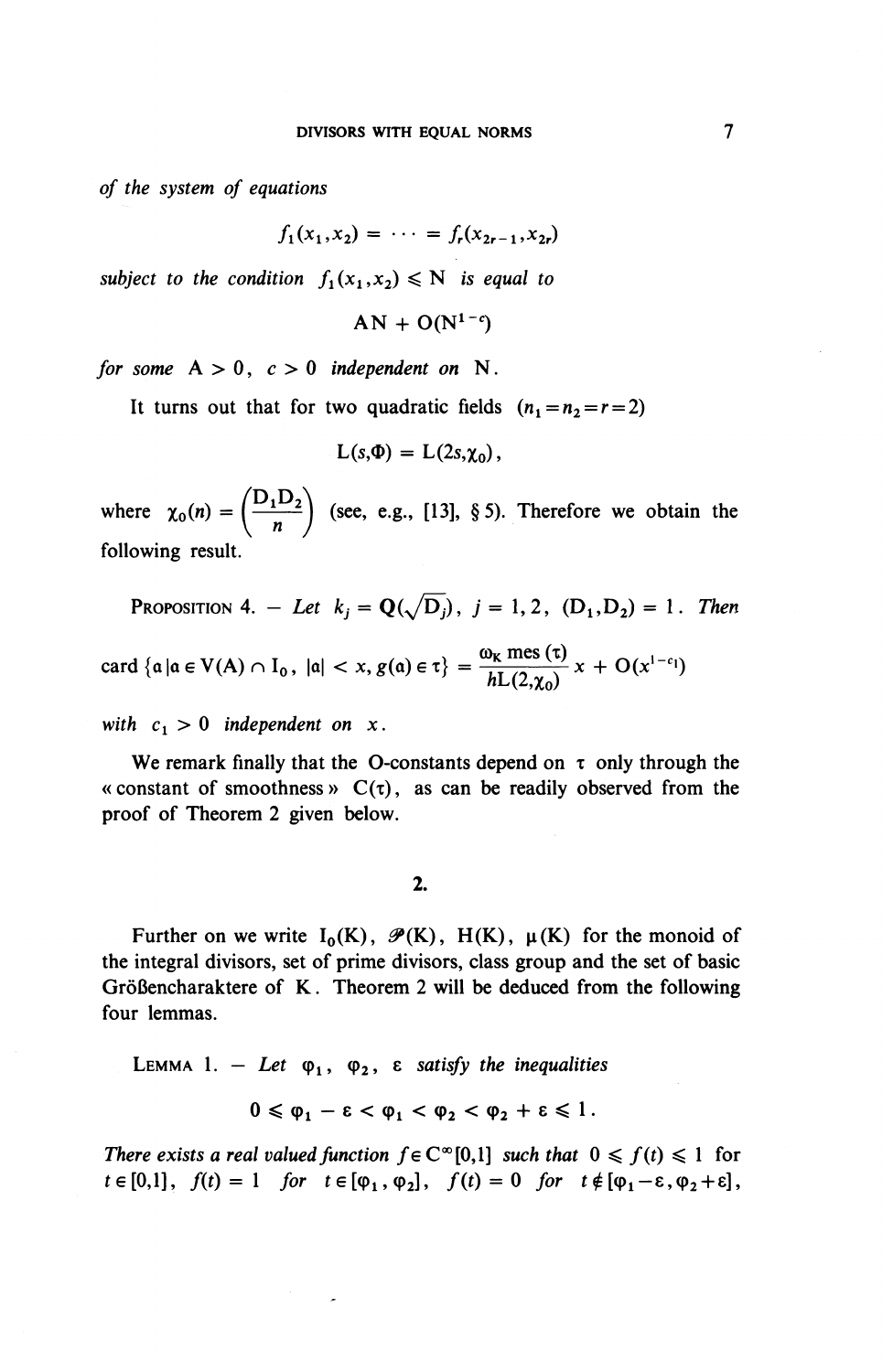$f'(t) \neq 0$  for  $\varphi_1 - \varepsilon < t < \varphi_1$  and  $\varphi_2 < t < \varphi_2 + \varepsilon$ :



This is a well-known lemma of elementary calculus; we choose one of such functions to be denoted by  $f(\varphi_1,\varphi_2,\varepsilon; .)$ .

Let C<sub>i</sub>, C<sub>K</sub> be the idele class groups of  $k_j$ , K, and  $\chi_j$  be an idele class character of  $k_i$  trivial on  $\mathbf{R}_+$ ; we define an idele class character

(7) 
$$
\chi := \prod_{j=1}^r \chi_j \circ N_{K/k_j}
$$

in K, and an L-function

$$
L(\chi_1,\ldots,\chi_r;s):=\sum_{\mathfrak{a}\in V}\chi_1(\mathfrak{a}_1)\,\ldots\,\chi_r(\mathfrak{a}_r)|\mathfrak{a}|^{-s},
$$

where  $V = \{a | a_j \in I_0^j, N_{k,j} a_1 = \cdots = N_{k,j} a_r\}.$ 

LEMMA 2. - *If*  $n = \prod_{i=1}^{r} n_i$ , then  $L(\chi_1, \ldots, \chi_r; s) = L(s, \chi)L(s, \Phi)^{-1}$ where  $L(s,\chi) = \sum_{\alpha \in I_0(K)} \chi(\alpha) N_{K/Q} \alpha^{-s}$  for Res > 1, and L(s, $\Phi$ ) *as define*<br>in (5) with  $\Phi^{(p)}$  depending on  $\chi_1, \ldots, \chi_r$  and having the properties similar too. *in* (5) with  $\Phi^{(p)}$  depending on  $\chi_1, \ldots, \chi_r$  and having the properties similar to those of the polynomials in (5).

This follows from the results cited before, [12] (or [13]).

LEMMA 3. - Let 
$$
n = \prod_{j=1}^{r} n_j
$$
, then  
\n(8) 
$$
\sum_{\alpha \in V, |\alpha| < x} \chi_1(\alpha_1) \cdots \chi_r(\alpha_r) = g(\chi) \frac{\omega_K x}{L(1, \Phi)} + O(a(\chi)^{\frac{3n+1}{2}} x^{1-c_1}),
$$
\n(9) 
$$
\sum_{\alpha \in V \cap \mathscr{P}, |\alpha| < x} \chi_1(\alpha_1) \cdots \chi_r(\alpha_r)
$$
\n
$$
= g(\chi) \int_2^x \frac{dx}{\log x} + O\left(x \exp\left(-c_2 \frac{\log x}{\log a(\chi) + \sqrt{\log x}}\right)\right)
$$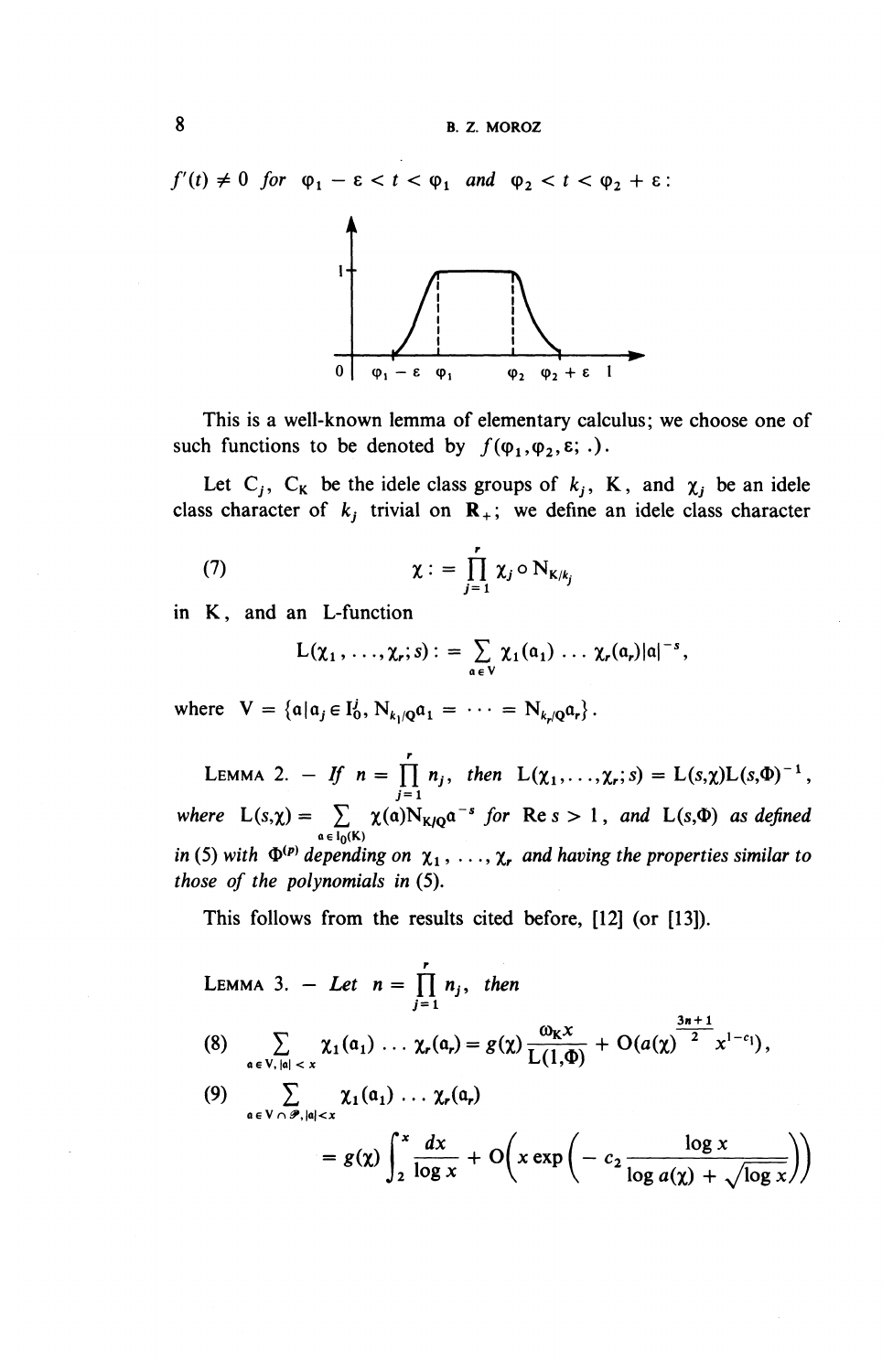where  $c_1$ ,  $c_2 > 0$ ,  $g(\chi) = \begin{cases} \n\sqrt{2} & \text{if } \chi \neq 1 \\ \n\sqrt{2} & \text{if } \chi = 1 \n\end{cases}$ , the O-constants and  $c_1$ ,  $c_2$ depend on  $k_1, \ldots, k_r$ , but not on  $\chi_1, \ldots, \chi_r$  unless  $\chi^2 = 1$ , nor on x;  $\sum_{w \in S} (|a_w| + |b_w|) = : a(\chi)$ , when  $\chi$  is given by

(10) 
$$
\chi(\alpha) = \prod_{w \in S} \left( \frac{\alpha_w}{|\alpha_w|} \right)^{a_w} . |\alpha_w|^{ib_w}
$$

for  $\alpha \equiv 1 \pmod{f(\chi)}$ ,  $\alpha \in K^*$ ,  $a_w \in Z$ ,  $b_w \in \mathbb{R}$ ;  $\alpha_w$  denotes the image of  $\alpha$  in K<sub>w</sub> for  $w \in S$  and  $f(\chi)$  is the conductor of  $\chi$ .

*Proof.*  $-$  To prove (9) one remarks (see, e.g., [14], Lemma 1) that for any  $a \in V \cap \mathscr{P}$  satisfying the condition «  $|a| = q$  is a rational prime » there exists one and only one prime  $p \in \mathcal{P}(K)$  such that  $N_{K/k}p = a_j$ . Therefore,

$$
\sum_{\mathfrak{a} \in V \cap \mathscr{P}, |\mathfrak{a}| < x} \chi_1(\mathfrak{a}_1) \ldots \chi_r(\mathfrak{a}_r) = \sum_{\mathfrak{a} \in V \cap \mathscr{P}, |\mathfrak{a}| = q} \chi_1(\mathfrak{a}_1) \ldots \chi_r(\mathfrak{a}_r) + O(x^{1/2})
$$
\n
$$
= \sum_{\mathfrak{p} \in \mathscr{P}(K), \ N_{K/\mathbb{Q}} \neq x} \chi(\mathfrak{p}) + O(x^{1/2})
$$

and (9) follows from estimates obtained in the work cited above (see [4], ch. I, § 8, lemma 4, or [5], § 2, lemma 6) (\*). By a standard argument one obtains (see, e.g., [15], lemma 3.12)

$$
A(x) := \sum_{\alpha \in V, |\alpha| < x} \chi_1(\alpha_1) \ldots \chi_r(\alpha_r)
$$
  
= 
$$
\frac{1}{2\pi i} \int_{c-\Pi}^{c+\Pi} \frac{x^s}{s} L(\chi_1, \ldots, \chi_r; s) ds + O_{\epsilon} \left( \frac{x^{1+\epsilon}}{T} \right),
$$

where  $c = 1 + (\log x)^{-1}$ ,  $T > 0$ . It follows from lemma 2 that

$$
A(x) = \frac{1}{2\pi i} \int_{1/2+\epsilon-\pi}^{1/2+\epsilon+\pi} \frac{x^s}{s} L(s,\chi)L(s,\Phi)^{-1} ds + g(\chi) \frac{\omega_K x}{L(1,\Phi)}
$$
  
+ 
$$
O_{\epsilon}\left(\frac{x^{1+\epsilon}}{T}\right) + O_{\epsilon}\left(\int_{1/2+\epsilon}^{c} (|L(\sigma+iT,\chi)| + |L(\sigma-it,\chi)|) \frac{x^{\sigma}}{T} d\sigma\right)
$$

because  $L(s,\Phi)^{-1} = O_{\varepsilon}(1)$  for  $\operatorname{Re} s > \frac{1}{2} + \varepsilon$ .

(\*) Alternatively one can deduce (9) from lemma 2.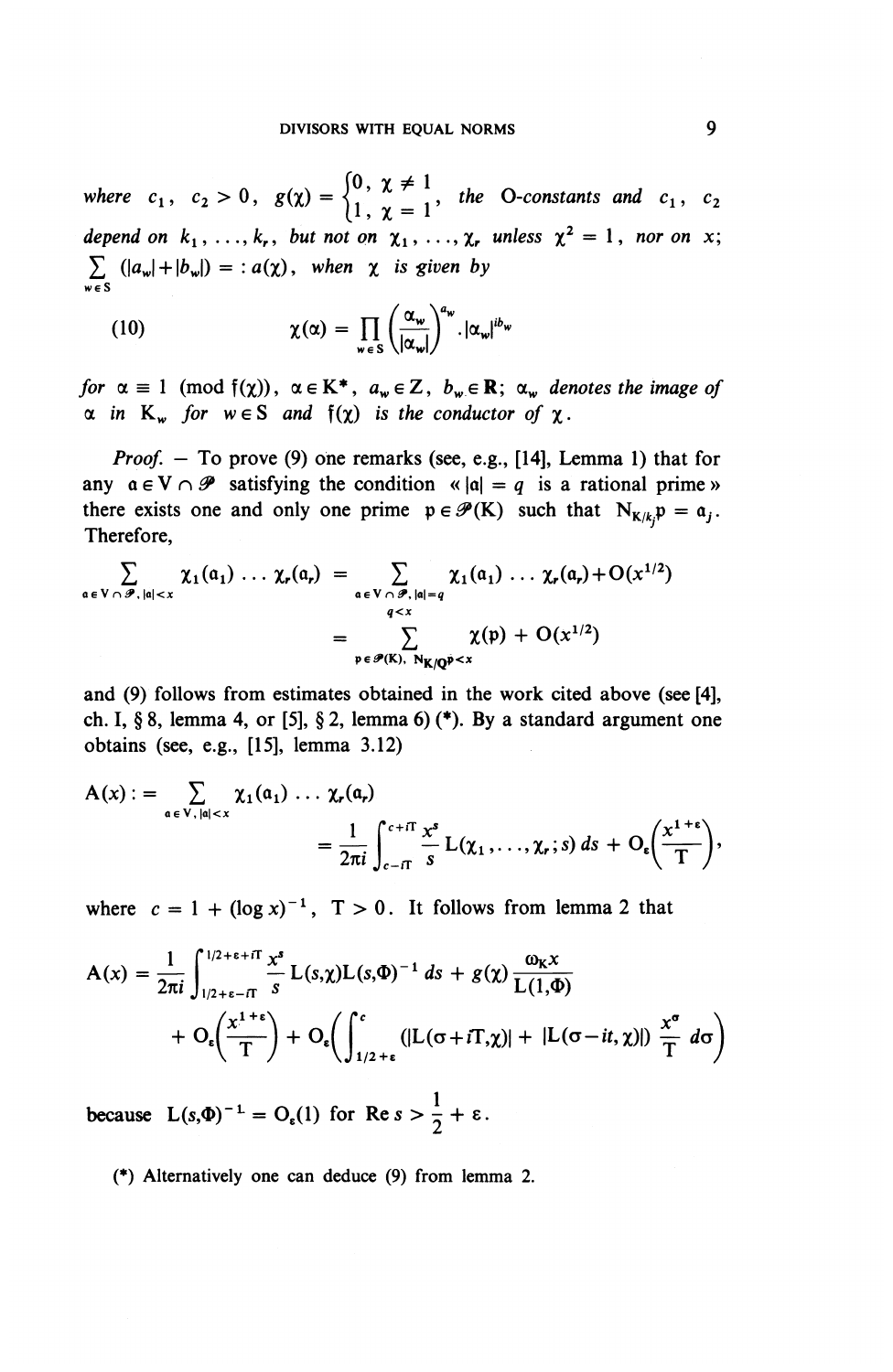10 **B. Z. MOROZ**

By a Phragmén-Lindelöf type of argument (compare, [6], pp. 92-93 and [5], pp. 14-15) one deduces from the functional equation for  $L(s, \chi)$  and Stirling's formula for the F-function an estimate

(11) 
$$
L(\sigma+it,\chi)=O_{\epsilon}\left((1+|t|)^{\frac{3n}{2}(1-\sigma+\epsilon)}a(\chi)^{\frac{3n}{2}+\epsilon}\right)
$$

in the region  $0 \le \sigma \le c$ . Substitution of (11) into the estimate for A(x) we have just written out leads to (8).

LEMMA 4. - Let  $k_j$  be Galois over Q for each j,  $n = \prod_i n_i$ ,  $(D_j, D_\ell) = 1$  for  $j \neq \ell$ ,  $\chi = 1$ , and  $\chi_j$  be unramified for each j. Then  $\chi_i = 1$  for every *j*.

*Proof.* - Let us assume first that  $\chi_i$  is of finite order for every *j*; then, being unramified, it is an ideal class character. One can deduce from class field theory, [17], that (under the above conditions)

$$
\{ (N_{K/k}, A, \ldots, N_{K/k}, A) | A \in H_K \} = H_1 \times \cdots \times H_r,
$$

where H<sub>i</sub> is the ideal class group of  $k_i$ ; in particular, for any  $A_i \in H_i$ . there exists  $A \in H_K$  such that  $N_{K/k}A = A_i$ ;  $N_{K/k}A = 1$  for  $\ell \neq j$ . If there exists  $A \in H_K$  such that  $N_{K/k}$ <br>  $\gamma = 1$ , then

$$
1 = \prod_{\ell=1}^r (\chi_{\ell} \circ N_{K/k_{\ell}})(A) = \chi_j(A_j);
$$

and we see that  $\chi_j = 1$ . Assuming  $\chi = 1$  we deduce, now that  $\chi_j$  is of finite order for any *j*. Let  $G_j$  be the Galois group of  $k_j$  and G be the Galois group of K; since  $n = \prod_{j=1}^{r} n_j$ , we have  $G \cong G_1 \times \cdots \times G_r$ The character

$$
(\chi_j\circ N_{K/k_j})^{-1}=\prod_{\ell\neq j}\chi_\ell\circ N_{K/k_\ell}
$$

is, therefore, G<sub>f</sub>-invariant; since  $[C_j: N_{K/k}C_K] = d_j$  is finite, we see that is, therefore,  $G_f$ -invariant; since  $[\mathbf{C}_j : \mathbf{N}_{\mathbf{K}/k_j} \mathbf{C}_{\mathbf{K}}] = a_j$  is finite, we see that  $\chi_i^{d_j}$  is  $G_f$ -invariant. Take  $\mathbf{p} \in \mathcal{P}_j$ ; since  $\chi_i^{d_j}(\mathbf{p}) = \chi_i^{d_j}(\mathbf{p}^r)$  for  $\gamma \in G_j$ , we see that  $(\chi_j(p))^{n_j d_j} = (\chi_j(p))^{j d_j}$ , where  $N_{k_j/Q}p = p^{f_j}$ . But any idele class character in Q is of finite order, and it follows, therefore, that  $\chi^2 = 1$  for some  $\ell$ .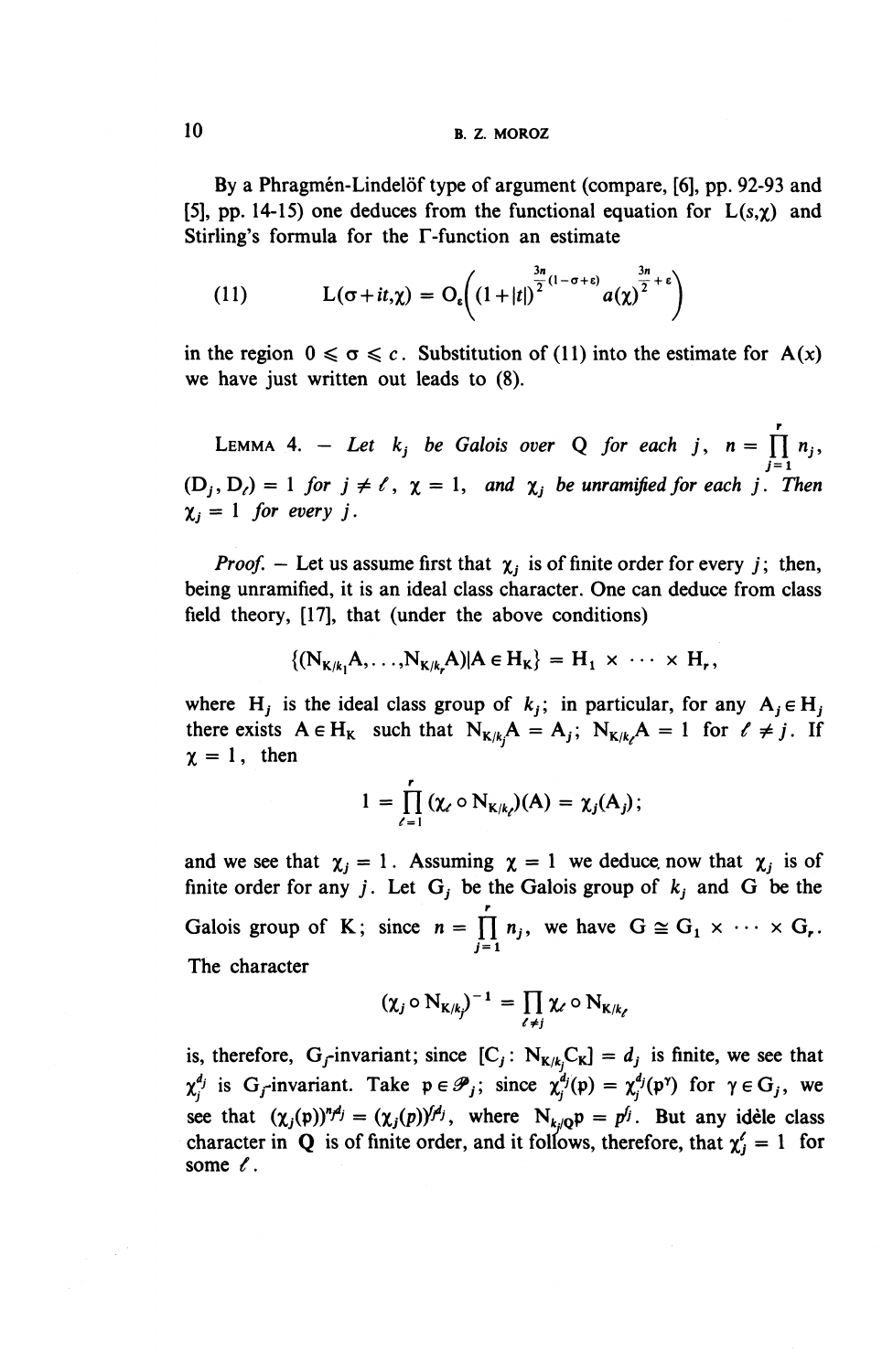Theorem 2 can be deduced from lemma 3 and lemma 4 on purely formal lines. It is an easy consequence of these lemmas and the following form of the Weyl's equidistribution principle (compare  $[1]$ , p. 37, and  $[18]$ , Satz 3). To state it we appeal to lemma 1 and write

$$
f(\varphi_1,\varphi_2,\varepsilon;t)=\sum_{n=-\infty}^{\infty}c_n\exp(2\pi\mathrm{int}),
$$

so that

(12) 
$$
c_0 = (\varphi_2 - \varphi_1) + O(\varepsilon), \qquad c_n = O\left(\frac{1}{|n|^k \varepsilon^{k-1}}\right)
$$

for any fixed integral  $k \ge 1$ .

PROPOSITION 5. — *Let*

$$
\mathfrak{T} = \{\exp(2\pi i \varphi_1), \ldots, \exp(2\pi i \varphi_m)|0 \leq \varphi_j < 1, j = 1, \ldots, m\}
$$

*be a torus of dimension* w,- T *be a smooth subset of* I, G *be a finite Abelian group with the group of characters Q and*

$$
\mathfrak{T} = \{ \lambda_1^{\ell_1} \dots \lambda_m^{\ell_m} | \ell_j \in \mathbb{Z}, \lambda_j : x \mapsto x_j \}
$$

*be the group of characters of*  $\mathfrak{T}$ ,  $x = (..., \exp(2\pi i \varphi_i) = x_i,...) \in \mathfrak{T}$ . *Consider a set* **W** and three maps:

$$
g_1: W \to \mathfrak{T}, \quad g_2: W \to G, \quad N: W \to \mathbb{R}_+;
$$

*we denote by* W th^ *set of functions on* W *defined by*

$$
\hat W = \left\{ \mu | \mu(\mathfrak{a}) \!=\! (\lambda \circ g_1)(\mathfrak{a}) (\lambda' \circ g_2)(\mathfrak{a}) \,,\, \lambda \in \hat {\mathfrak T} \,,\, \, \lambda' \in \hat G \right\},
$$

where a *varies over the elements of* W. *If*

(13) 
$$
\sum_{\text{Na} < x} \chi(a) = g(\chi)A(x) + O(xB(x,a(\chi))^{-1})
$$

*for*  $\chi \in \hat{W}$ , where

$$
g(\chi) = \begin{cases} 1, & \lambda = 1 \text{ and } \lambda' = 1 \\ 0, & \text{otherwise} \end{cases}; \qquad A(\chi) = O(\chi), \qquad a(\chi) := \sum_{j=1}^{m} |\ell_j|
$$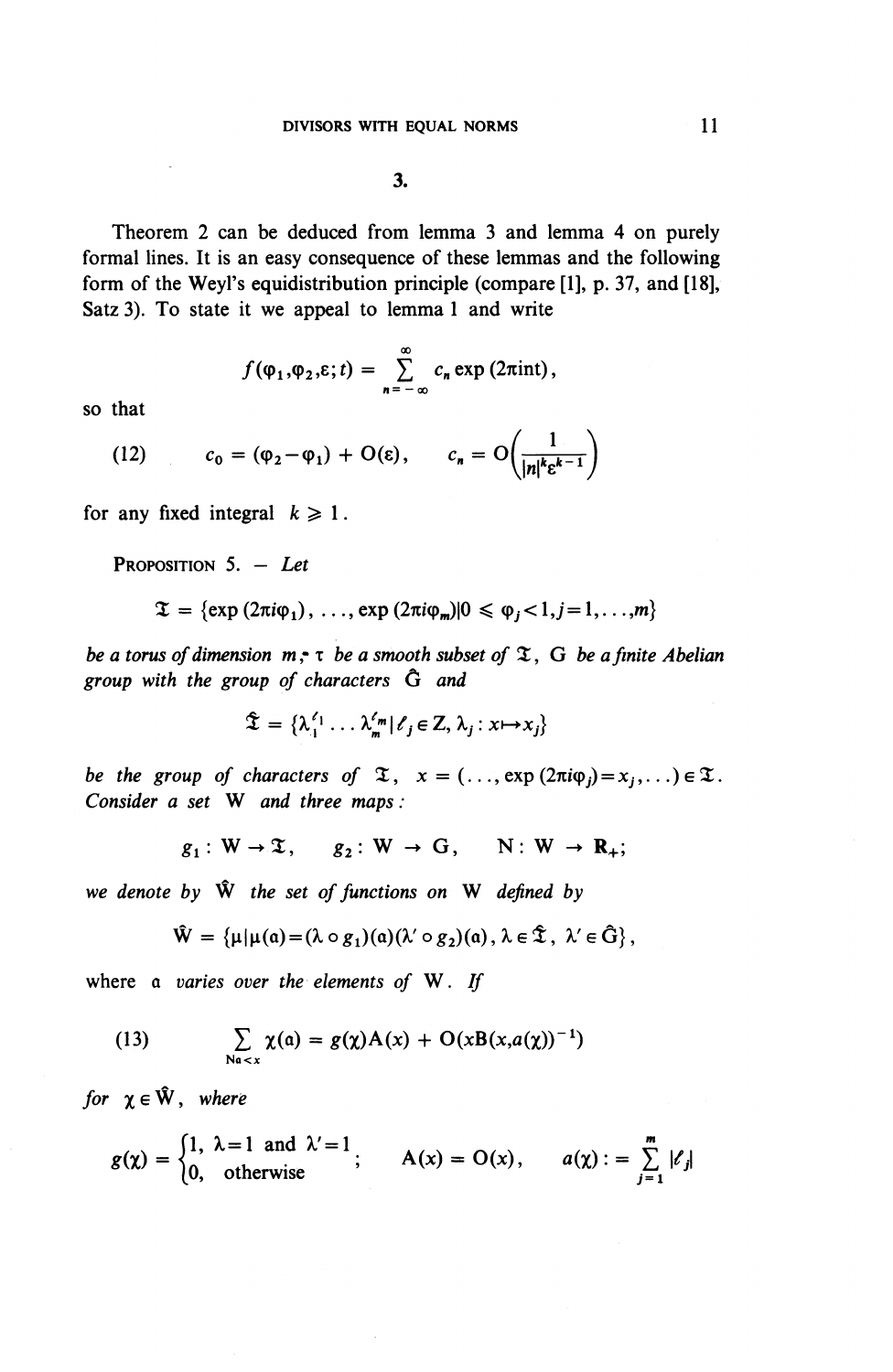for

$$
\chi = (\lambda \circ g_1)(\lambda' \circ g_2), \qquad \lambda' \in \hat{G}, \qquad \lambda = \prod_{j=1}^m \lambda_j',
$$

*then for any smooth subset x of X and any*  $\gamma \in G$  *we have* 

(14) card {
$$
a \mid a \in W
$$
,  $g_2(a) = \gamma$ ,  $g_1(a) \in \tau$ ,  $Na < x$ }  
=  $A(x) \frac{\text{mes } (\tau)}{|G|} + O\left(\frac{x}{b(x)}\right)$ ,

*where b(x) can be chosen to be equal to b<sub>1</sub>(x)<sup><i>v*</sup> with  $v > 0$ *, and*  $b_1(x)$  *is determined by*

$$
\sum_{\ell_1,\ldots,\ell_m=-\infty}^{\infty}\frac{1}{B(x,a(\ell))}\alpha(\ell)=b_1(x)^{-1}, \qquad a(\ell)=\sum_{j=1}^m |\ell_j|
$$

 $\alpha(\ell) = \prod_{j=1}^{m} \alpha_j(\ell_j), \ \alpha_j(\ell_j) = \begin{cases} 1, & \ell_j = 0 \\ \ell_j^{-k}, & \ell_j \neq 0 \end{cases}$ , k can be chosen to be any *positive integer.*

*Proof.* – We deduce (14) from (13) for rectangular  $\tau$  by means of lemma 1 and then prove (14) for any smooth  $\tau \subseteq \mathfrak{T}$ . Let

$$
\tau = \left\{ \varphi \, | \, \psi_j \leqslant \varphi_j < \psi_j + \delta_j, j = 1, \ldots, m \right\}.
$$

Choose  $\epsilon > 0$  and set (using notations of lemma 1)

$$
f_j^+(\varphi_j) = f(\psi_j, \psi_j + \delta_j, \varepsilon; \varphi_j),
$$
  

$$
f_j^-(\varphi_j) = f(\psi_j - \varepsilon, \psi_j - \varepsilon + \delta_j, \varepsilon; \varphi_j),
$$
  

$$
F^{\pm} = \prod_{j=1}^m f_j^{\pm}.
$$

Let  $\mathcal N$  denote the left hand side in (14). Obviously,

$$
\sum_{\substack{\text{Na}
$$

**On the other hand,**

(16) 
$$
\sum_{\substack{Na < x \\ g_2(a) = \gamma}} F^{\pm}(g_1(a)) = \frac{1}{|G|} \sum_{Na < x} \sum_{\chi \in G} \overline{\chi(\gamma)} F^{\pm}(g_1(a)) \chi(g_2(a)).
$$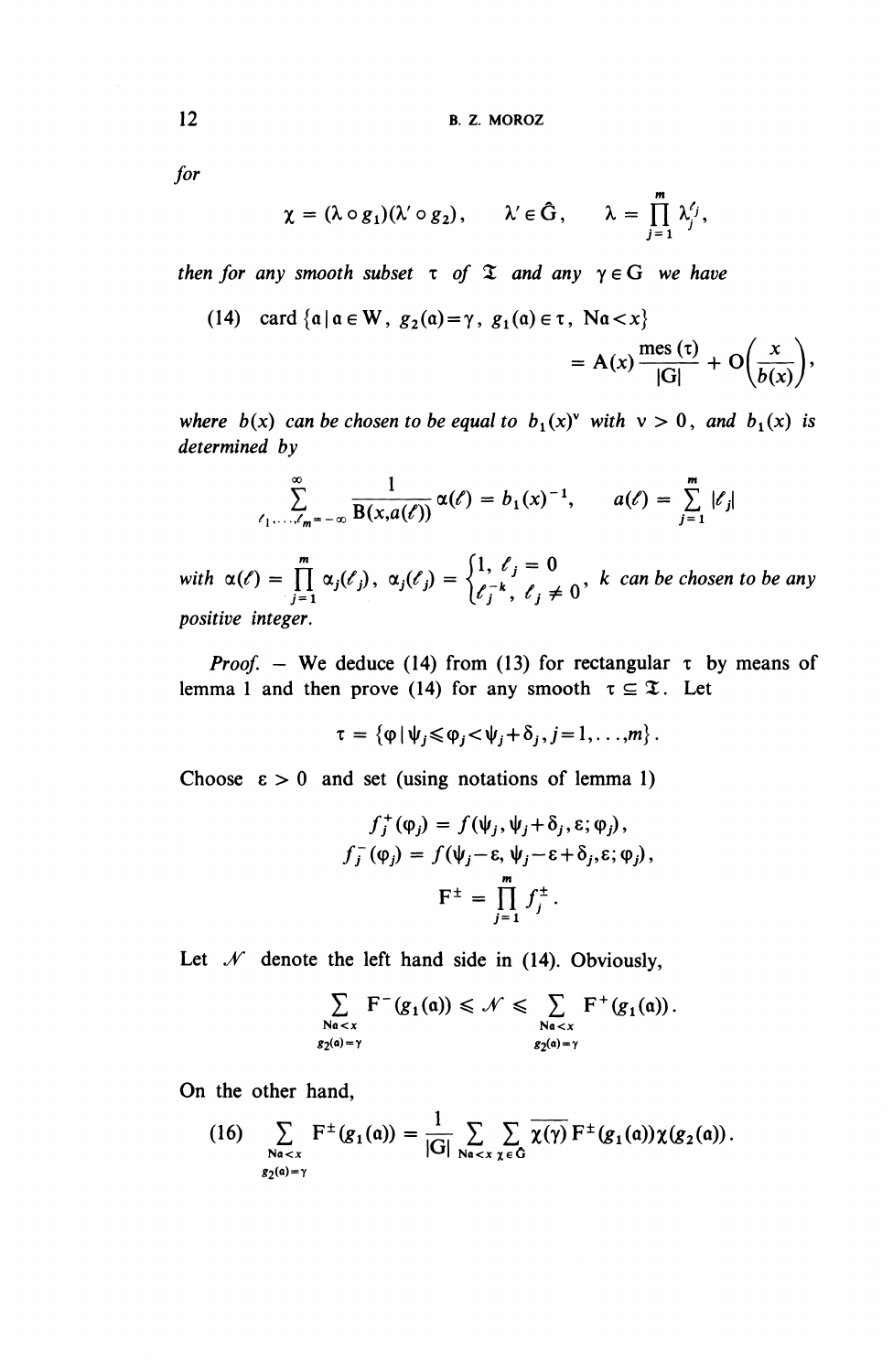Write  $f_j^{\pm}(t) = \sum_{n=-\infty}^{\infty} c_{nj}^{\pm} \exp(2\pi int)$  and denote the left hand side in (16) by  $\mathcal{N}^{\pm}$ . It follows from (16) that

$$
\mathcal{N}^{\pm} = \sum_{\mu \in \mathbf{W}} c^{\pm}(\mu) \sum_{\mathrm{Na} < x} \mu(a),
$$

where

$$
c^{\pm}(\mu)=\frac{1}{|G|}\overline{\chi}(\gamma)\prod_{j=1}^m c_{\ell j}^{\pm} \text{ for } \mu=((\lambda_1^{\ell_1}\ldots\lambda_m^{\ell_m})\circ g_1)(\chi\circ g_2).
$$

Equation (13) and estimate (12) give

$$
\mathcal{N}^{\pm} = \frac{1}{|G|} \left( \prod_{j=1}^{m} \delta_{j} \right) A(x) + O(x \epsilon) + \sum_{\substack{\mu \in \Psi \\ \mu \neq 1}} |c^{\pm}(\mu)| \left| \sum_{\substack{N\alpha < x \\ \mu \neq 1}} \mu(a) \right|
$$
  
=  $A(x) \frac{\text{mes}(\tau)}{|G|} + O(x \epsilon) + O\left(\sum_{\mu \in \Psi} |c^{\pm}(\mu)| \|B(x, a(\mu))^{-1} x\right).$ 

**Thus**

$$
\mathcal{N}^{\pm} = A(x) \frac{\text{mes }(\tau)}{|G|} + O(x\epsilon) + O(\epsilon^{-km} x b_1(x)^{-1}).
$$

By choosing  $\varepsilon^{km+1} = b_1(x)^{-1}$  one obtains (14) with  $b(x) = b_1(x)^{1/km+1}$ . Now let  $\tau \subseteq \mathfrak{X}$  be a smooth set and  $t = {\tau_v}$  a system of elementary sets with the properties

\n
$$
\text{card}(t) < \Delta^{-m}, \quad \tau_v \cap \tau_v = \varnothing \quad \text{for} \quad v \neq v',
$$
\n

\n\n $\tau \subseteq \bigcup_{\tau_v \in t} \tau_v, \quad \text{mes}\left(\bigcup_{\tau_v \cap \tau \neq \varnothing} \tau_v\right) < C(\tau) \cdot \Delta$ \n

for some  $\Delta > 0$ . Applying (14) to every  $\tau_v \in t$  one obtains

$$
\mathcal{N} = A(x) \frac{\text{mes } (\tau)}{|G|} + O(C(\tau) \Delta x) + O\left(\frac{x}{\Delta^m b(x)}\right),
$$

and it is enough to choose  $\Delta^{m+1} = \frac{1}{1}$  to finish the proof.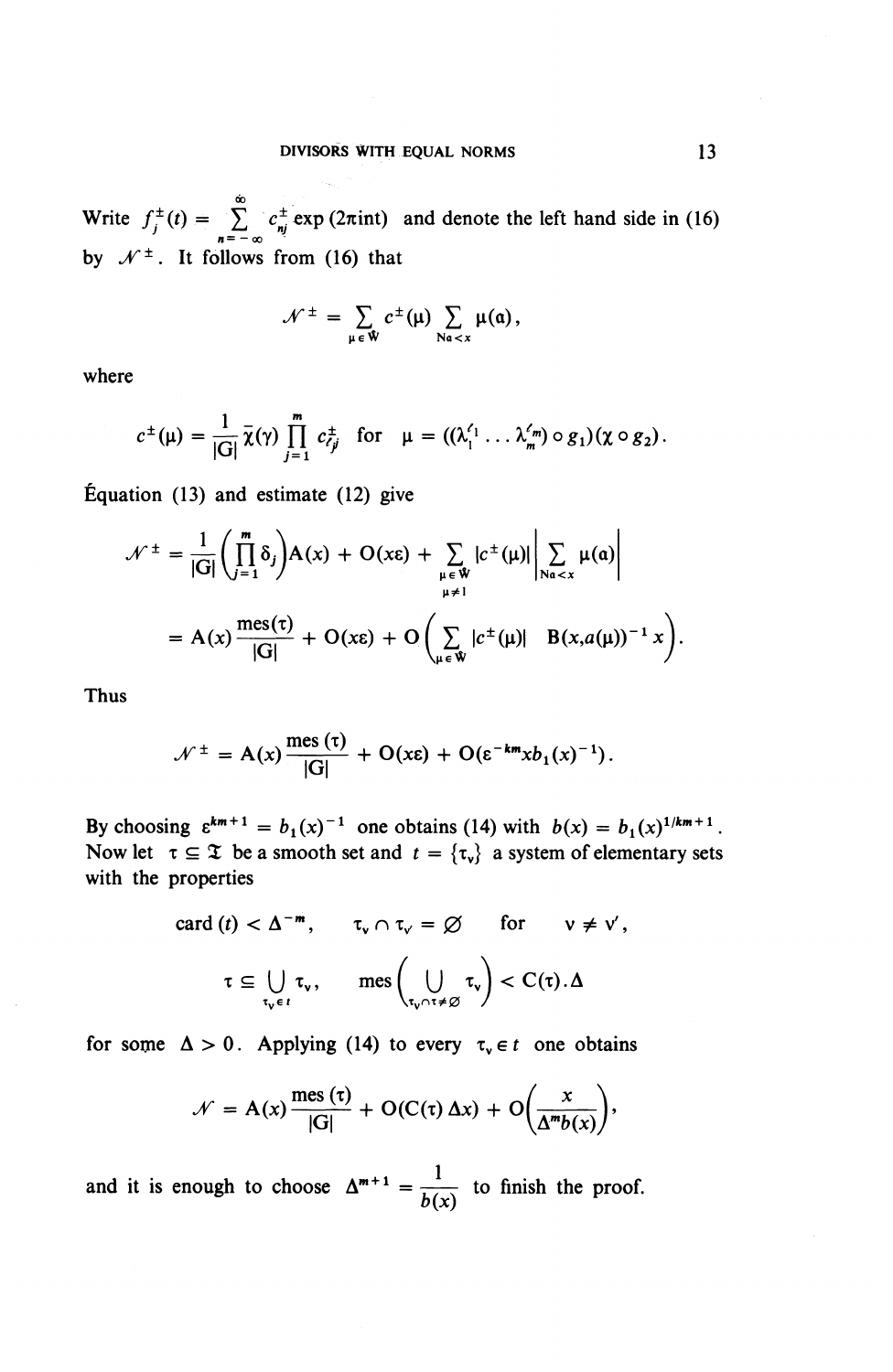To deduce Theorem 2 from Proposition 5 we take  $G = H_1 \times \cdots \times H_r$ , where  $H_i$  denotes the ideal class group of  $k_i$ , and define W to be either  $V(A) \cap I_0$ , or  $V(A) \cap \mathscr{P}$ . By lemma 3, one can take

$$
A(x) = \frac{\omega_K}{L(1,\Phi)} x
$$
,  $B(x,a(\chi)) = \frac{x^{c_1}}{a(\chi)^{\frac{3n+1}{2}}}$ 

in the former case, and

$$
A(x) = \int_2^x \frac{dx}{\log x}, \qquad B(x,a(x)) = \exp\left(\frac{c_2 \log x}{\log a(\chi) + \sqrt{\log x}}\right)
$$

in the latter case. Lemma 4 assures that  $g(\gamma) = 0$  for a non-trivial character  $(\chi_1, \ldots, \chi_r)$  of H; it can be checked easily that  $a(\chi) \leq c_3 \sum_{i=1}^r a(\chi_i)$  for some constant  $c_3$  depending only on the fields  $j=1$  $k_1, \ldots, k_r$ , and that in both cases  $b(x)$  has the required form to assure the right error terms in theorem 2.

### **4.**

The condition  $(D_i, D_j) = 1$  for  $j \neq \ell$  in theorem 2 and in lemma 4 can be replaced by a weaker one: for every rational prime *p* one has  $(e_i(p), e_i(p)) = 1$  for  $j \neq i$ , where  $e_i(p)$  denotes the ramification degree of *p* in *kj* (compare [17]). Following the interpretation given to the scalar product of L-functions in [19] one may try to interpret theorem 2 as a statement about distribution of integral points on algebraic tori. Finally we should like to refer to [20]-[24], where the problem discussed here or similar questions were studied.

*Acknowledgement. —* **We** are grateful to Professor P. Deligne and Professor M. Gromov for several conversations related to this work, to **Dr. R.** Sczech for the reference [6], and to the referee for numerous remarks and comments.

### **Appendix.**

Following [2] we discuss here the general situation making no a priori assumptions on  $k_j$ ,  $1 \leq j \leq r$ , and k. As before, K denotes the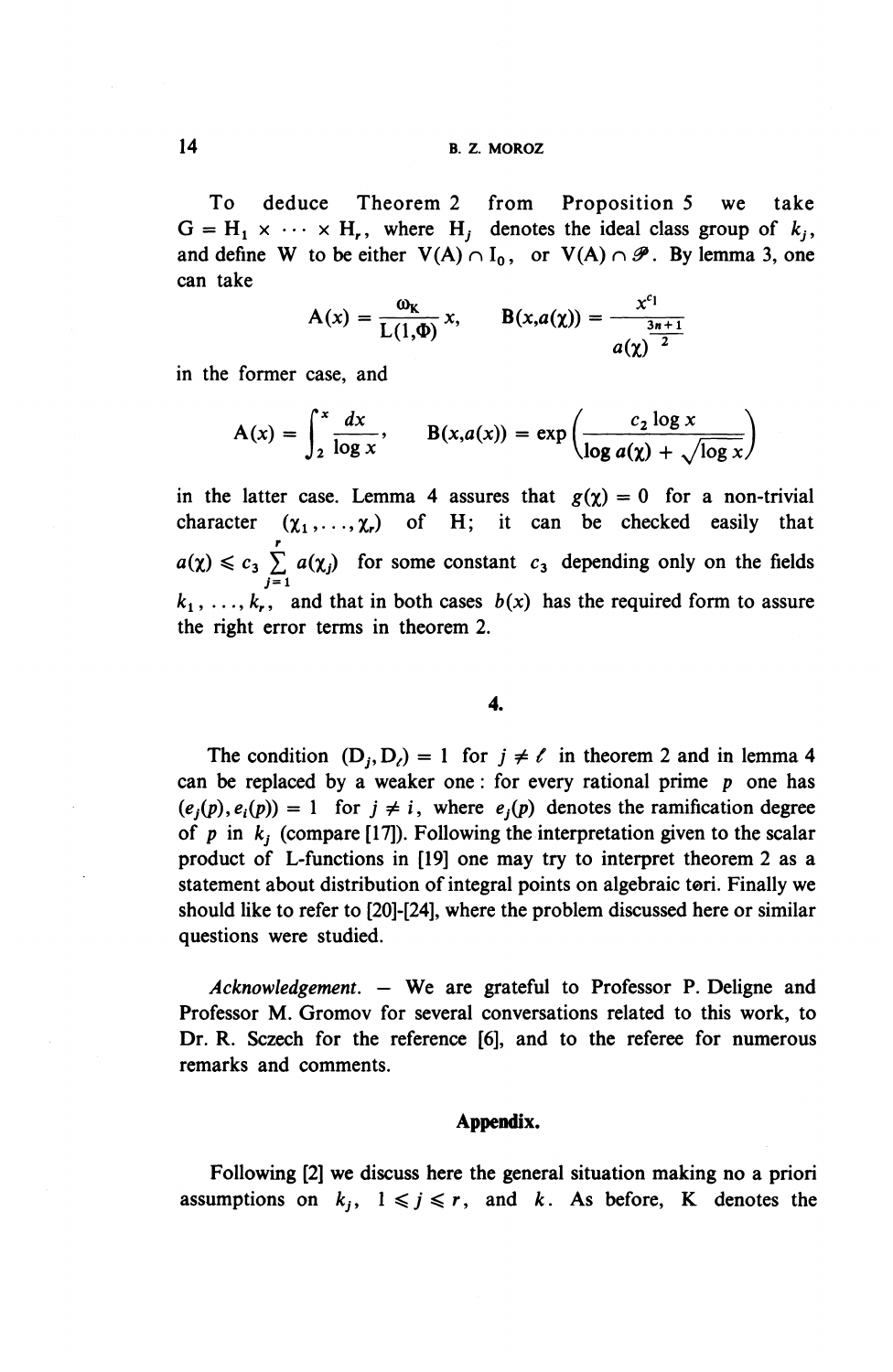composite field of  $k_1, \ldots, k_r$ . Given any idele-class character  $\chi_j : C_j \to \mathbb{C}^*$  normalized by the conditions  $\chi_j \circ N^{-1} = 1$  and  $|\chi_i(\alpha)| = 1$ , put

$$
b_{\mathfrak{n}}(\chi_j) = \sum_{\mathrm{N}_{k,j}/k^{\alpha} = \mathfrak{n}} \chi_j(\mathfrak{a}),
$$

and define

$$
L(s; \chi_1, \ldots, \chi_r) = \sum_n b_n(\chi_1) \ldots b_n(\chi_r) |n|^{-s},
$$

where  $n$ , a vary over integral divisors of  $k$ ,  $k<sub>i</sub>$ . It follows then from the results cited above (see [12], [13]) that

(A.0) 
$$
L(s; \chi_1, ..., \chi_r) = \prod_{j=1}^{\nu} L(s, \psi_j) L(s, \Phi)^{-1},
$$

where  $L(s,\psi_i)$  are Hecke L-functions,

(A.1) 
$$
L(s,\Phi) = \prod_{p} \Phi^{(p)}(|p|^{-s})^{-1},
$$

 $\Phi^{(p)}(t)$  is a rational function such that  $\Phi^{(p)}(t) = 1 + t^2 g^{(p)}(t)$ ,  $g^{(p)} \in \mathbb{C}[t]$ for almost all p (here *p* varies over the prime divisors of *k)*. Moreover, both  $\psi_1, \ldots, \psi_v$  and  $\Phi^{(p)}$  are exactly computable as soon as  $\chi_1, \ldots, \chi_r$ are given. In particular, the product (A.I) converges absolutely for  $\text{Re } s > \frac{1}{2}$  and

$$
L(s,\Phi)\neq 0,\,\infty
$$

in this half-plane. If  $k_1, \ldots, k_r$  are linearly disjoint over k, then  $v = 1$ and  $\psi_1 = \prod_{k=1}^r \chi_i \circ N_{K/k_k}$  is an idele-class character in K; if  $r = 2$  and  $j = 1$   $N_1 N_j$  $k_1$ ,  $k_2$  are *quadratic* extensions of k with *co-prime* discriminants, then  $L(s,\Phi) = L(2s,\chi_0)$  for some idele class character  $\chi_0$  of k (depending on  $\chi_1, \chi_2$ ). We now apply these results to obtain estimates for the sums

$$
S = \sum_{\substack{\mathfrak{a} \in V_0 \\ |\mathfrak{a}| < x}} \chi_1(\mathfrak{a}_1) \dots \chi_r(\mathfrak{a}_r),
$$
\n
$$
S_{pr} = \sum_{\substack{\mathfrak{p} \in V_{pr} \\ |\mathfrak{p}| < x}} \chi_1(\mathfrak{p}_1) \dots \chi_r(\mathfrak{p}_r),
$$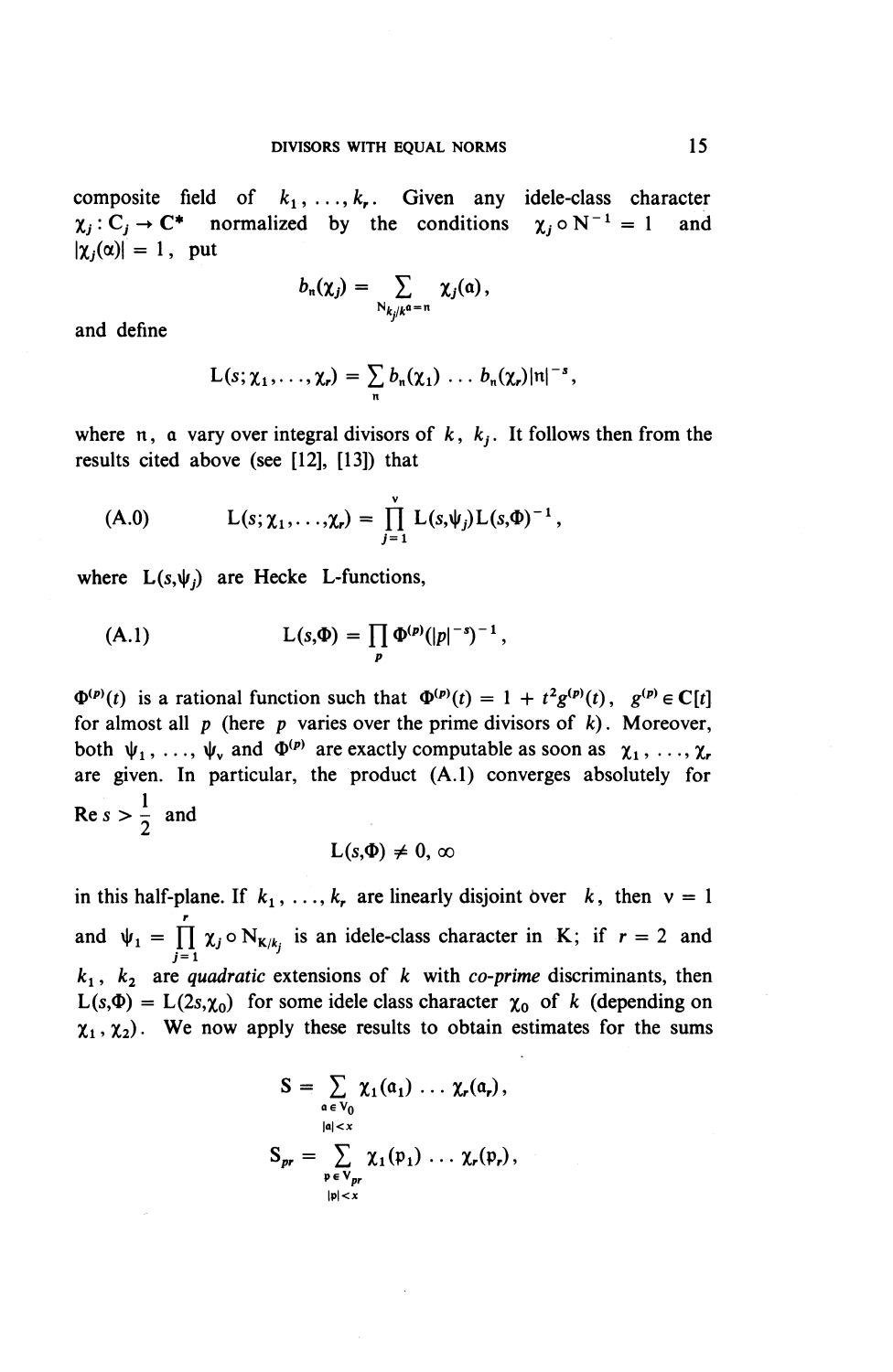16 B. Z. MOROZ

where 
$$
V_0 = {\mathbf{a} | N_{k_1/k} a_1 = \cdots = N_{k_r/k} a_r, a_j \in I_0^j}
$$
,  

$$
V_{pr} = {\mathbf{p} | p \in V_0, p_j \in \mathcal{P}}
$$
.

The implied constants in O-symbols depend on  $\chi_1, \ldots, \chi_r$ ; this dependence can be expressed in terms of  $a(\chi_1), \ldots, a(\chi_r)$  but we shall not do it here. Let  $v_0$  be the number of trivial  $\psi_i$ :

$$
v_0 = |\{j | \psi_j = 1\}|,
$$

then

(A.2) 
$$
S = \sum_{k=1}^{v_0} (\log x)^{k-1} c_k x + O(x^{1-\gamma}),
$$
  
(A.3) 
$$
S_{pr} = v_0 \int_2^x \frac{dx}{\log x} + O(x \exp(-\gamma' \sqrt{\log x}))
$$

for some exactly computable constants  $c_1, \ldots, c_{v_0}$  and  $\gamma > 0, \gamma' > 0$ .

The estimates (A.2) and (A.3) follow from the properties of the Lfunctions (A.O) and (A.I) along the same lines as the corresponding estimates in the text.

#### BIBLIOGRAPHY

- [1] E. HECKE, Eine neue Art von Zetafunktionen und ihre Bezeihungen zur Verteilung der Primzahlen, *Math. Zeitschrift, 6* (1920), 11-51.
- [2] B. Z. MOROZ, Distribution of integral ideals with equal norms in the fields of algebraic numbers, *I.H.E.S. Preprint,* October 1982.
- [3] H. RADEMACHER, Primzahlen reel-quadratischer Zahlkörper in Winkelräumen *Math. Annalen,* 111 (1935), 209-228.
- [4] J. P. KUBILIUS, One some problems in geometry of numbers. *Math. Sbornik USSR,* 31 (1952), 507-542.
- [5] T. MITSUI, Generalized Prime Number Theorem, *Japanese Journal of Mathematics,* 26 (1956), 1-42.
- [6] H. HASSE, Zetafunktionen und L-funktionen zu Funktionenkörpern vom Fermatschen Typus, § 9, Gesammelte Werke, Bd. II, p. 487-497.
- [7] T. MITSUI, Some prime number theorems for algebraic number fields, *Proc. Sympos. Res. Inst. Math. Sci.,* Kyoto Univ., Kyoto 1977, N. 294, p. 100-123 (MR 57 *#* 3092).
- [8] Yu. V. LINNIK, *Ergodic properties of algebraic fields.* Springer Verlag, 1968 Chapter IX.
- [9] E. P. GOLUBEVA, On representation of large numbers by ternary quadratic forms, *Doklady Acad. of Sci. of the U.S.S.R.,* 191 (1970), 519-521.